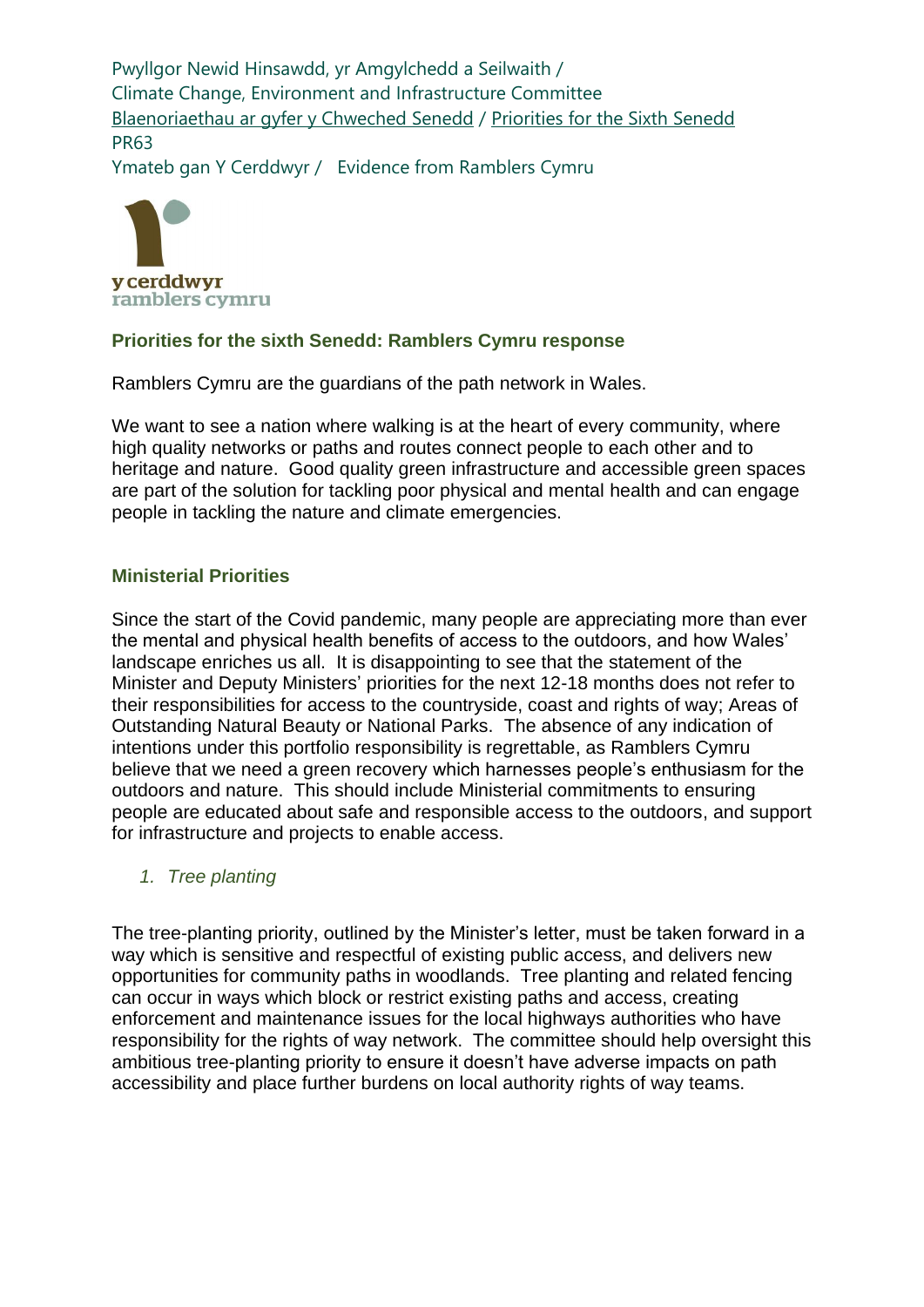

*2. Transport*

The Minister's letter to the CCEI Committee references place-making and decarbonisation in relation to the work to be taken forward under the Wales Transport Strategy. We would urge the committee to press the case that rights of way– our most historic highway network and a traditional means of carbon-free travel – are given due regard for their contribution to decarbonisation and the creation of liveable, accessible places. This must include fairer funding (*see Section 4*). Recent years have seen increasing investment in establishing Active Travel networks, now equivalent to £24 per person. Ramblers Cymru wish to see rights of way investment equivalent to at least 10% of Active Travel levels, so we can realise the huge benefits this established but under-valued network offers.

## **Committee Priorities**

Our route to post-pandemic recovery as a nation must help connect people with our environment, to be active on foot, and to cherish and enhance our green spaces. The CCEI Committee should prioritise exploring how Wales can achieve the sustained and meaningful reconnection of people to nature and the outdoors.

The Committee has an important role to play in the following areas:

3. *Access reform* 

Since 2015, Welsh Government have been consulting on options for reform of Access laws in Wales, with a view to improving opportunities for more people to take part in active recreation, and to streamline the administration of related legislation.

The latest stage of this process, the Access Reform Programme, led by NRW, worked through Expert groups of stakeholders to produce a report recommending how to take forward many of the ideas for reform, including:

- expanding access to Coast and Cliffs under the Countryside and Rights of Way Act
- expanding shared use on rights of way
- Providing improved public mapping of paths and access opportunities
- Changes to the way access improvements are planned

The Report was submitted in June 2021 is currently being considered by the Minister for Climate Change. The CCEI Committee may wish to enquire about the timescales for the Minister's response to this important and overdue set of reforms.